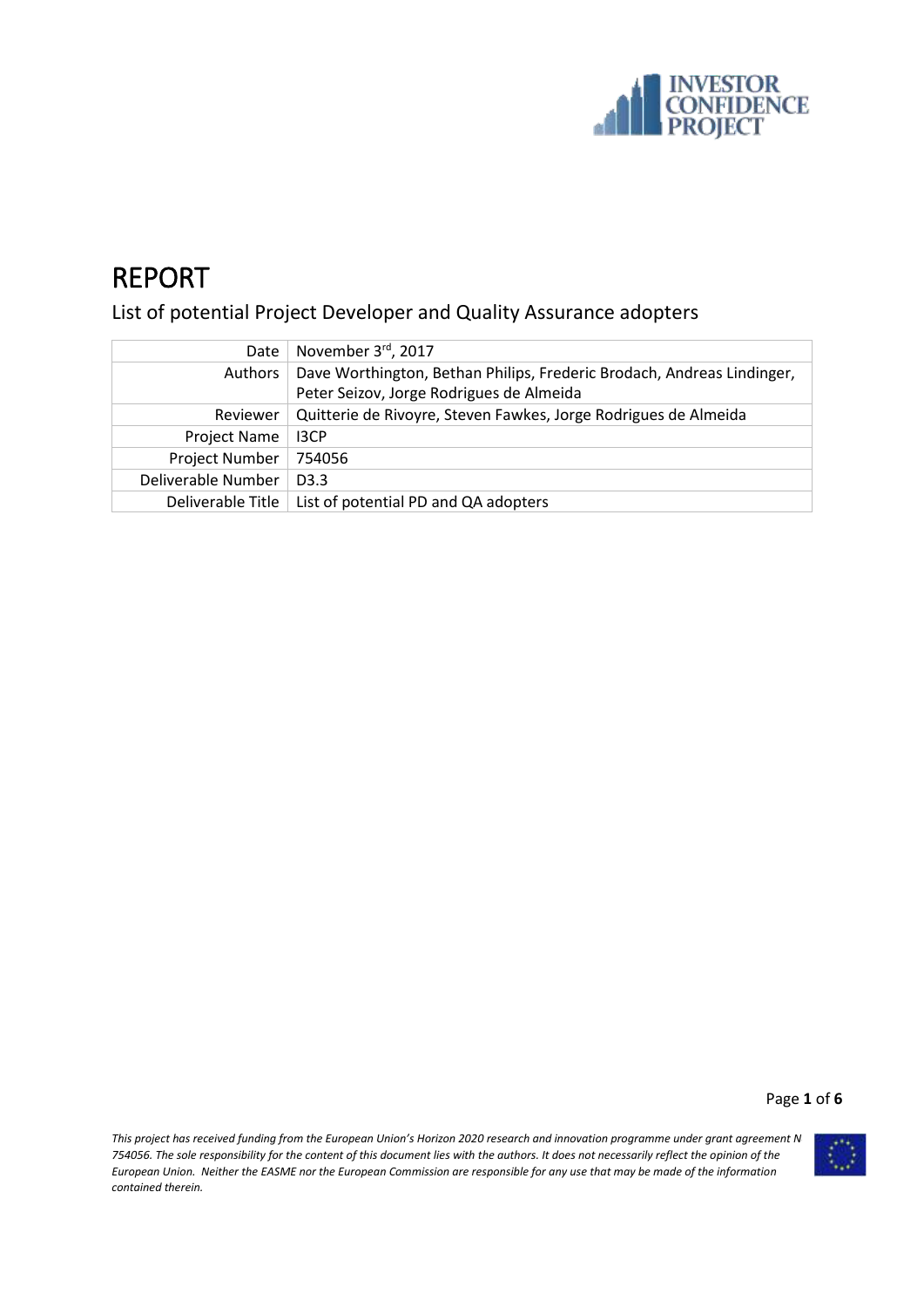

## Index Page

| Introduction                                                             |  |
|--------------------------------------------------------------------------|--|
| List of potential PD and QA early adopters in the five initial countries |  |

Page **2** of **6**

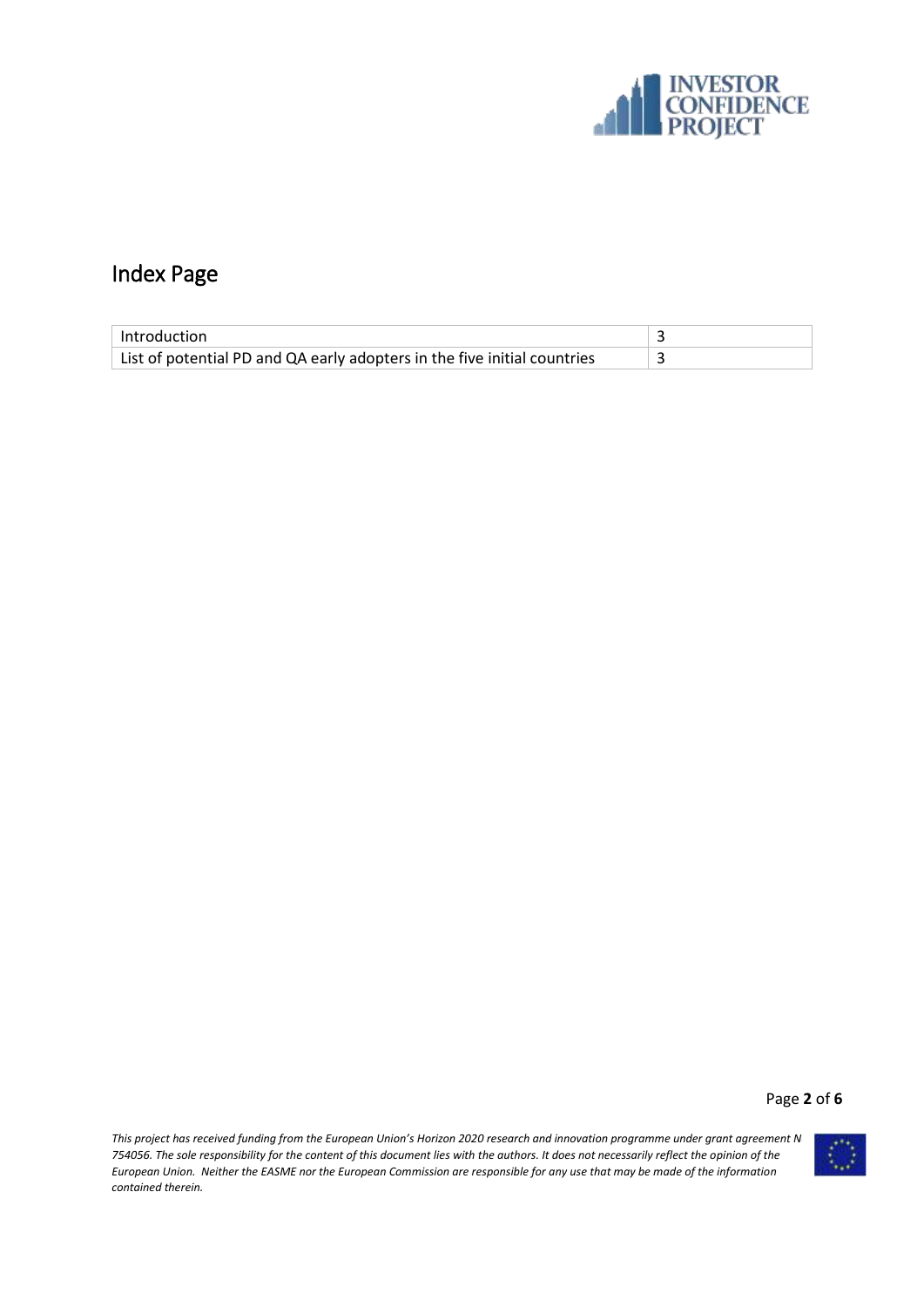

### Introduction

The adoption of ICP by Project Developers and Quality Assurance Providers will be the main measure of success factor for this project. This is why they were the first audience to be targeted in our communications as soon as the project started in May 2017, and they represented the majority of attendees to the introductory webinar on I3CP delivered on June 27, 2017. Since then, contacts with these potential early adopters have been initiated and nurtured through the development of the Technical Forum, the expansion of the Steering Groups and the multiple outreach efforts of the Consortium. The following list includes the names of organizations that have expressed interest in I3CP, or that In-Country Advocates are targeting as potential adopters, and thus where staff can be trained on I3CP Protocols. Specific names have been provided where possible. There is a total 121 potential Project Developer and Quality Assurance Provider early adopters.

| Potential PD & QA early adopters of I3CP                 |            |                                          |                                                                               |                                  |                                  |                           |
|----------------------------------------------------------|------------|------------------------------------------|-------------------------------------------------------------------------------|----------------------------------|----------------------------------|---------------------------|
| <b>Position</b><br><b>First Name</b><br><b>Last Name</b> |            | <b>Organisation</b><br><b>Industry</b>   |                                                                               | <b>Street</b><br><b>Lighting</b> | <b>District</b><br><b>Energy</b> |                           |
| <b>United Kingdom</b>                                    |            |                                          |                                                                               |                                  |                                  |                           |
|                                                          | <b>TBD</b> |                                          | Major Energy Users' Council                                                   | X                                |                                  |                           |
|                                                          | <b>TBD</b> |                                          | <b>Energy Institute</b>                                                       | X                                | X                                | $\pmb{\times}$            |
|                                                          | <b>TBD</b> |                                          | <b>Energy Services and</b><br><b>Technology Association</b><br>$\pmb{\times}$ |                                  | X                                | $\pmb{\times}$            |
|                                                          | <b>TBD</b> |                                          | Dong Energy                                                                   | $\pmb{\times}$                   |                                  | $\pmb{\times}$            |
|                                                          | <b>TBD</b> |                                          | Veolia                                                                        | $\pmb{\times}$                   |                                  | $\boldsymbol{\mathsf{x}}$ |
|                                                          | <b>TBD</b> |                                          | Vital Energi                                                                  |                                  |                                  | X                         |
|                                                          | <b>TBD</b> |                                          | Danfoss                                                                       | $\pmb{\mathsf{X}}$               |                                  | X                         |
|                                                          | <b>TBD</b> |                                          | Schneider Electric                                                            |                                  |                                  | X                         |
| <b>TBD</b>                                               |            | Johnson Controls                         | X                                                                             |                                  |                                  |                           |
|                                                          | <b>TBD</b> |                                          | <b>GEA Engineering</b>                                                        | X                                |                                  |                           |
|                                                          | <b>TBD</b> |                                          | Tata                                                                          | $\mathsf{x}$                     |                                  |                           |
|                                                          | <b>TBD</b> |                                          | Unilever                                                                      | X                                |                                  |                           |
|                                                          | <b>TBD</b> |                                          | <b>JCB</b>                                                                    | $\pmb{\times}$                   |                                  |                           |
| <b>TBD</b>                                               |            | Jaguar Land Rover                        | X                                                                             |                                  |                                  |                           |
| <b>TBD</b>                                               |            | <b>BMW</b>                               | $\pmb{\times}$                                                                |                                  |                                  |                           |
| TBD                                                      |            | Diageo                                   | X                                                                             |                                  |                                  |                           |
| <b>TBD</b>                                               |            | <b>UK District Energy</b><br>Association |                                                                               |                                  | X                                |                           |
|                                                          | <b>TBD</b> |                                          | Rehau                                                                         |                                  |                                  | X                         |
| <b>TBD</b>                                               |            | <b>GE Jenbacher</b>                      | X                                                                             |                                  | X                                |                           |

#### Page **3** of **6**

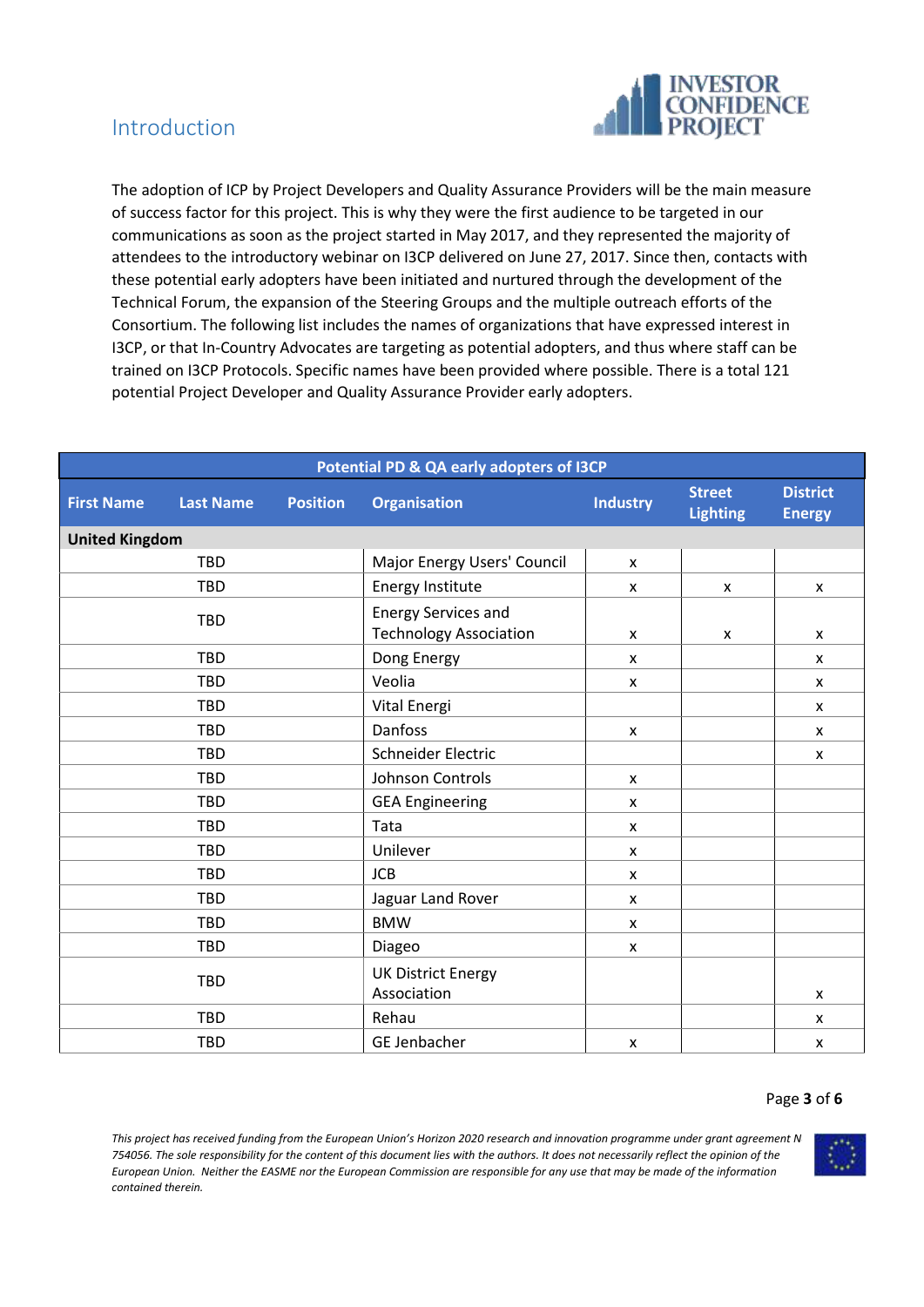|     |                                          | <b>INVESTOR</b><br><b>CONFIDENCE</b> |   |              |  |
|-----|------------------------------------------|--------------------------------------|---|--------------|--|
| TBD | Institution of Lighting<br>Professionals |                                      | x |              |  |
| TBD | Bouygues                                 | v<br>л                               | x | $\checkmark$ |  |
| TBD | Anesco                                   |                                      | x |              |  |

| Portugal   |            |                           |                                |                    |                           |   |
|------------|------------|---------------------------|--------------------------------|--------------------|---------------------------|---|
|            |            |                           | ADENE - Agência de             |                    |                           |   |
| <b>TBD</b> |            |                           | Energia                        | X                  | X                         |   |
|            |            |                           | <b>APESE - National ESCO</b>   |                    |                           |   |
| <b>TBD</b> |            |                           | Association                    | Χ                  | X                         |   |
|            | <b>TBD</b> |                           | AuditGreen                     | $\pmb{\mathsf{X}}$ |                           |   |
|            | <b>TBD</b> |                           | capWATT                        | $\pmb{\mathsf{X}}$ |                           |   |
|            | <b>TBD</b> |                           | CCEnergia                      | X                  |                           |   |
|            | <b>TBD</b> |                           | CREARA                         | $\pmb{\mathsf{X}}$ |                           |   |
|            | <b>TBD</b> |                           | Energest                       | X                  |                           |   |
|            | <b>TBD</b> |                           | Engie Portugal                 | Χ                  | X                         | X |
|            | <b>TBD</b> |                           | <b>Ferrovial Portugal</b>      |                    | $\boldsymbol{\mathsf{X}}$ |   |
|            |            |                           | IEP - Instituto                |                    |                           |   |
|            | <b>TBD</b> |                           | Eletrotécnico Português        | $\pmb{\mathsf{X}}$ |                           |   |
|            |            |                           | ISQ - Instituto de             |                    |                           |   |
|            | <b>TBD</b> |                           | Soldadura e Qualidade          | X                  | X                         |   |
| <b>TBD</b> |            |                           | <b>SIEMENS Portugal</b>        | $\pmb{\mathsf{X}}$ | $\pmb{\times}$            |   |
| <b>TBD</b> |            |                           | SONINGEO                       |                    | $\mathsf{X}$              |   |
| <b>TBD</b> |            |                           | <b>VEOLIA Portugal</b>         | $\pmb{\mathsf{X}}$ |                           |   |
| Germany    |            |                           |                                |                    |                           |   |
| Rudiger    | Lohse      |                           | <b>KEA BW</b>                  | X                  | X                         | X |
| Daniel     | Podgorny   | Geschäftsführer           | <b>Wilo Financial Services</b> | X                  |                           |   |
|            |            |                           | University - Institute of      |                    |                           |   |
|            |            |                           | Energy Efficiency in           |                    |                           |   |
| Martin     | Reisinger  |                           | Production                     | X                  | X                         | X |
| Achim      | Neuhäuser  | Bereichsleiter            | Berliner Energie Agentur       |                    | X                         | X |
|            |            | <b>CEO</b>                |                                |                    |                           |   |
|            |            | Geschäftsführender        |                                |                    |                           |   |
| Olf        | Clausen    | Gesellschafter            | M+P Gruppe                     | X                  |                           |   |
| Stephan    | Tietze     | Projektmanager            | Tilia                          | X                  | X                         | X |
|            |            | <b>Business</b>           |                                |                    |                           |   |
|            |            | <b>Development Energy</b> |                                |                    |                           |   |
| Tina       | Mirtschink | Efficiency                | Sonepar                        | X                  |                           |   |

#### Page **4** of **6**

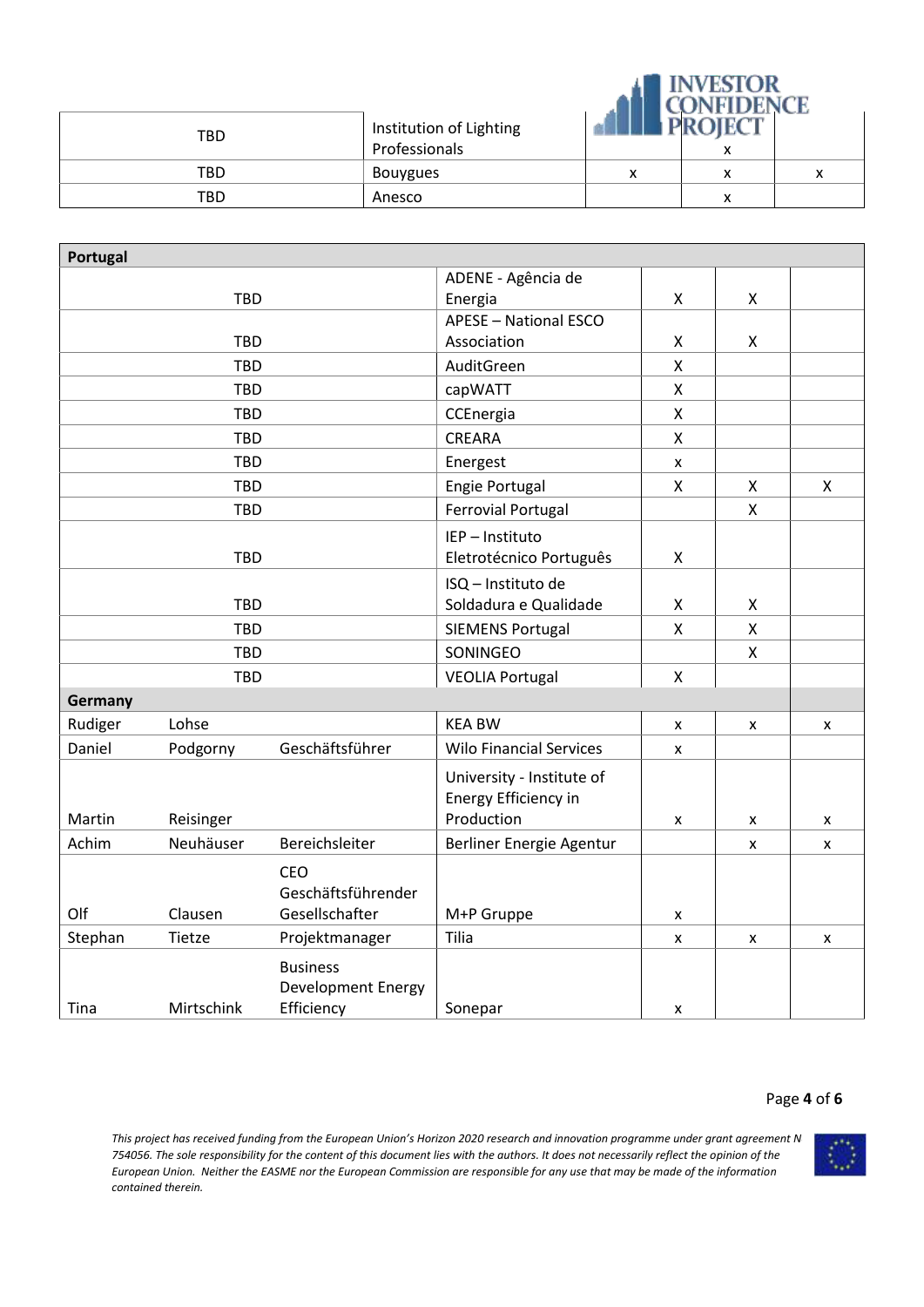|              |                | Head of Center of                     |                                                           | PRO                | EC                 |   |
|--------------|----------------|---------------------------------------|-----------------------------------------------------------|--------------------|--------------------|---|
| Frank        | Katzemich      | Competence Energy<br>& Sustainability | Apleona                                                   | X                  |                    |   |
|              |                | Leiter<br>Energieeffizienz            |                                                           |                    |                    |   |
| Leif         | Cropp          | Deutschland                           | <b>E.ON Connecting Energies</b>                           | $\pmb{\mathsf{x}}$ | X                  |   |
| Michael      | Lowak          | <b>CEO</b>                            | <b>GETEC Wärme &amp; Effizienz</b>                        | X                  |                    |   |
|              |                |                                       |                                                           |                    |                    |   |
| <b>Dirk</b>  | Meyer          | Kaufmännischer<br>Leiter              | <b>GETEC Wärme &amp; Effizienz</b>                        | x                  |                    |   |
| Dr. Peter    | Zwanziger      | VP for Standard and<br>Regulations    | Siemens                                                   | X                  |                    |   |
|              |                |                                       |                                                           |                    |                    |   |
| Piet         | Bünte          | Vertriebsentwicklung                  | Sonepar                                                   | X                  |                    |   |
|              |                |                                       |                                                           |                    |                    |   |
| Johannes     | <b>Birzele</b> | Head of Project<br>Management         | <b>E.ON Connecting Energies</b><br>GmbH                   | X                  | X                  |   |
| Christoph    | Zschocke       | Geschäftsführender<br>Gesellschafter  | Ökotec<br>Energiemanagement<br>GmbH                       | $\pmb{\mathsf{x}}$ |                    |   |
|              |                |                                       |                                                           |                    |                    |   |
| Matthias     | Hessling       | Vorsitzender der<br>Geschäftsführung  | <b>SWARCO</b>                                             |                    | x                  |   |
|              |                | Senior Research                       | IKEM - Institute for<br><b>Climate Protection, Energy</b> |                    |                    |   |
| Aleksandra   | Novikova       | Associate                             | and Mobility                                              |                    | $\pmb{\mathsf{x}}$ |   |
|              |                |                                       |                                                           |                    |                    |   |
| <b>Nelly</b> | Lehr           |                                       | Tilia                                                     | $\pmb{\mathsf{x}}$ | X                  | X |
|              |                | Industrie                             |                                                           |                    |                    |   |
|              |                | Projektteam -                         |                                                           |                    |                    |   |
| Rolf         | Neubauer       | Gesellschafter                        | Luxstream                                                 |                    | X                  |   |
|              |                | Real Estate -<br>Fachreferent         |                                                           |                    |                    |   |
|              |                | Energieeffizienz,                     |                                                           |                    |                    |   |
| Werner       | Niklasch       | Bauphysik, Klima                      | TÜV Hessen                                                | $\pmb{\mathsf{x}}$ |                    |   |

#### Page **5** of **6**